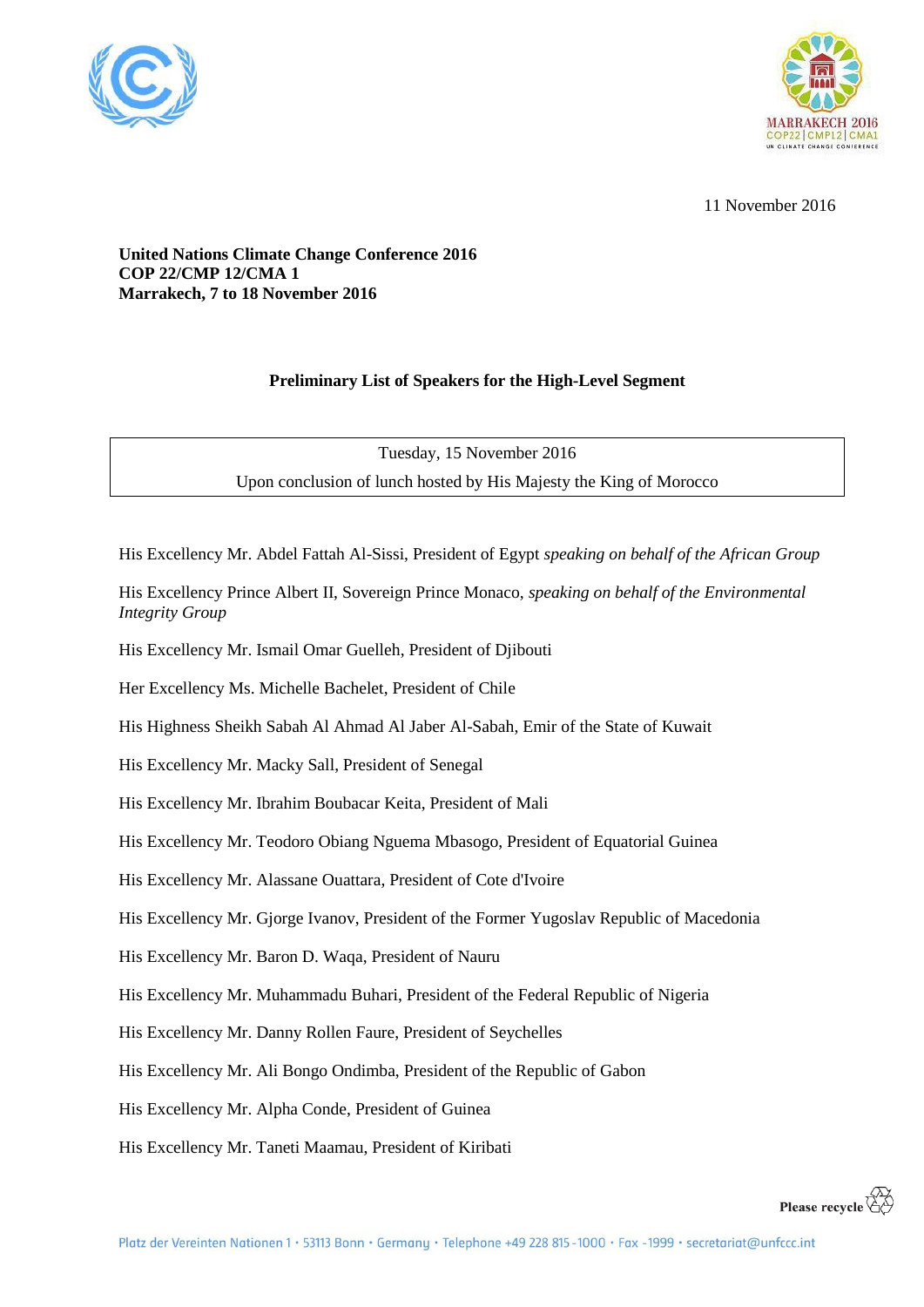

His Excellency Mr. Edgar Chagwa Lungu, President of Zambia His Excellency Mr. Patrice Talon, President of Benin His Excellency Mr. Azali Assoumani, President of Comoros His Excellency Mr. Roch Marc Christian Kaboré, President of Burkina Faso His Highness Sheikh Tamim Bin Hamad Al-Thani, Emir of the State of Qatar His Excellency Mr. Filip Vujanovíc, President of Montenegro His Excellency Mr Denis Sassou-Nguesso, President of the Republic of Congo His Excellency Mr. Hery Martial Rajaonarimampianina, President of Madagascar His Excellency Mr. Peter M. Christian, President of the Federated States of Micronesia His Excellency Mr. Ernest Bai Koroma, President of Sierra Leone Her Excellency Ms. Ellen Johnson Sirleaf, President of Liberia His Excellency King Letsie III, King of Lesotho His Excellency Mr. Faure Essozimma Gnassingbé, President of Togo His Excellency Mr. David Arthur Granger, President of Guyana His Excellency Mr. Issoufou Mahamadou, President of Niger His Excellency Mr. Mohammed Fuad Masum, President of Iraq His Excellency Mr. Robert Gabriel Mugabe, President of Zimbabwe His Excellency Mr. Ian Khama Seretse Khama, President of Botswana His Excellency Mr. Idriss Deby Itno, President of Chad His Excellency Mr. Omar Hassan Ahmad Al Bachir, President of Sudan Her Excellency Ms. Hilda Heine, President of the Marshall Islands His Excellency Mr. Tommy E. Remengesau Jr., President of Palau His Excellency Mr. António Costa, Prime Minister of Portugal His Excellency Mr. Andrew Michael Holness, Prime Minister of Jamaica His Excellency Mr. Enele Sosene Sopoaga, Prime Minister of Tuvalu His Excellency Mr. Allen Chastanet, Prime Minister of Saint Lucia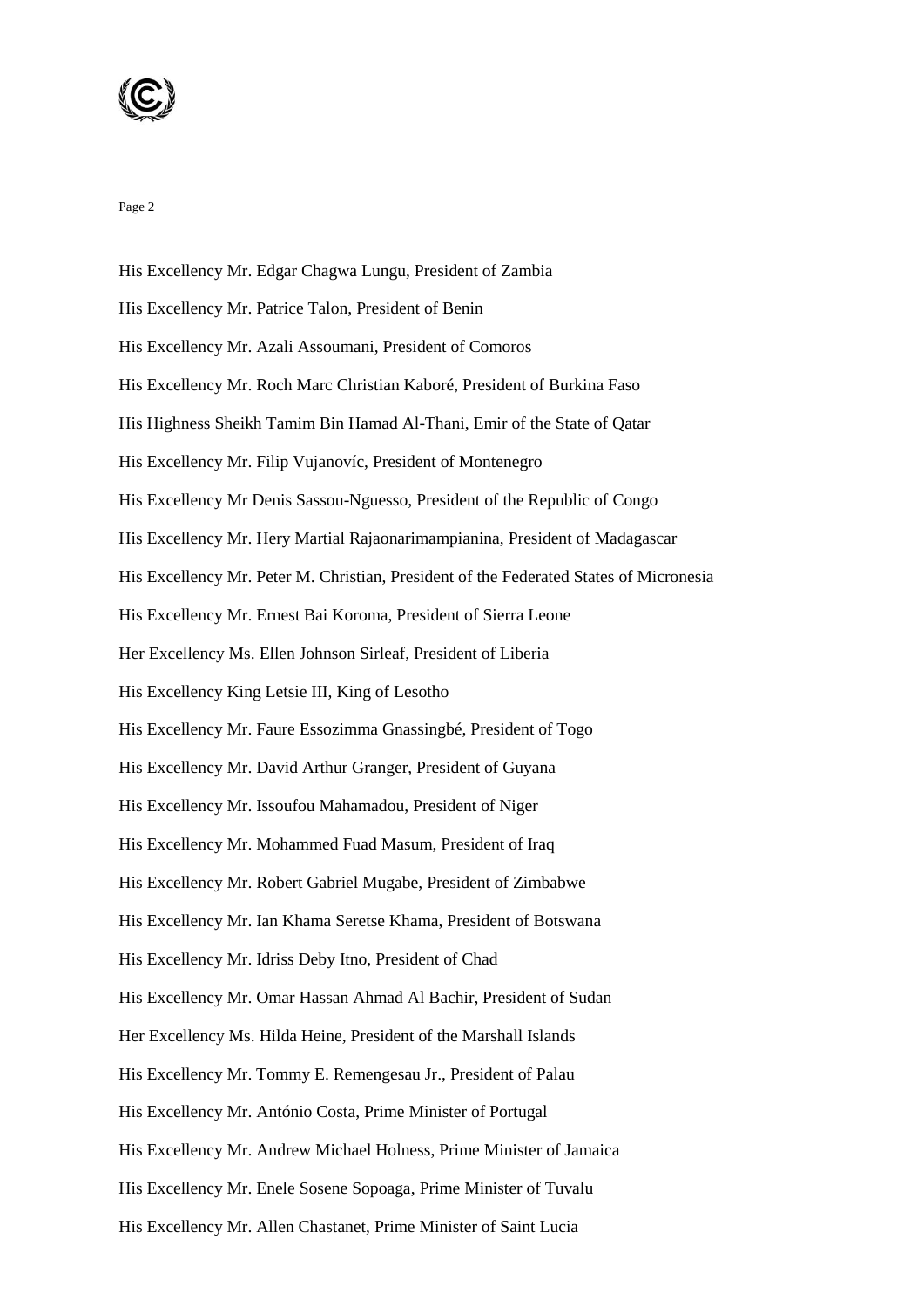

His Excellency Mr. Patrice Emery Trovoada, Prime Minister of Sao Tome and Principe His Excellency Mr. Haile Mariam Dessalegn Boshe, Prime Minister of Ethiopia His Excellency Mr. Ralph Gonsalves, Prime Minister of Saint Vincent and the Grenadines His Excellency Mr. Gaston A. Browne, Prime Minister of Antigua and Barbuda His Excellency Mr. Tuilaepa Lupesoliai Sailele Malielegaoi, Prime Minister of Samoa His Excellency Mr Youssef Chahed, Prime Minister of Tunisia Her Excellency Ms. Sheikh Hasina, Prime Minister of Bangladesh His Excellency Mr. Mariano Rajoy Brey, Prime Minister of Spain His Excellency Mr. Josaia V. Bainimarama, Prime Minister of Fiji His Excellency Mr. Henry Puna, Prime Minister of Cook Islands His Excellency Mr. Barnabas Sibusiso Dlamini, Prime Minister of Swaziland His Excellency Mr. Rami Hamdallah, Prime Minister of the State of Palestine His Eminence Cardinal Pietro Parolin, Prime Minister of the Holy See His Excellency Mr. Roosevelt Skerrit, Prime Minister of the Commonwealth of Dominica

Wednesday, 16 November 2016 10:00−13:00

Her Excellency Ms. Masoumeh Ebtekar, Vice President and Head of Department of Environment of Islamic Republic of Iran

Her Excellency Ms. Aja Isatou Njie Saidy, Vice President of the Gambia

His Excellency Mr. Abdelkader Bensalah, Speaker of the Council of the Nation Senate of Algeria

Her Excellency Ms. Isabella Lövins, Deputy Prime Minister and Minister for International Development Cooperation and Climate of Sweden

His Excellency Mr. Sheikh Mansour bin Zayed Al Nahyan, Deputy Prime Minister and Minister of Presidential Affairs of the United Arab Emirates

His Excellency Mr. Siaosi Sovaleni, Deputy Prime Minister of Tonga

His Excellency Mr. Mangala Samaraweera, Minister of Foreign Affairs of Sri Lanka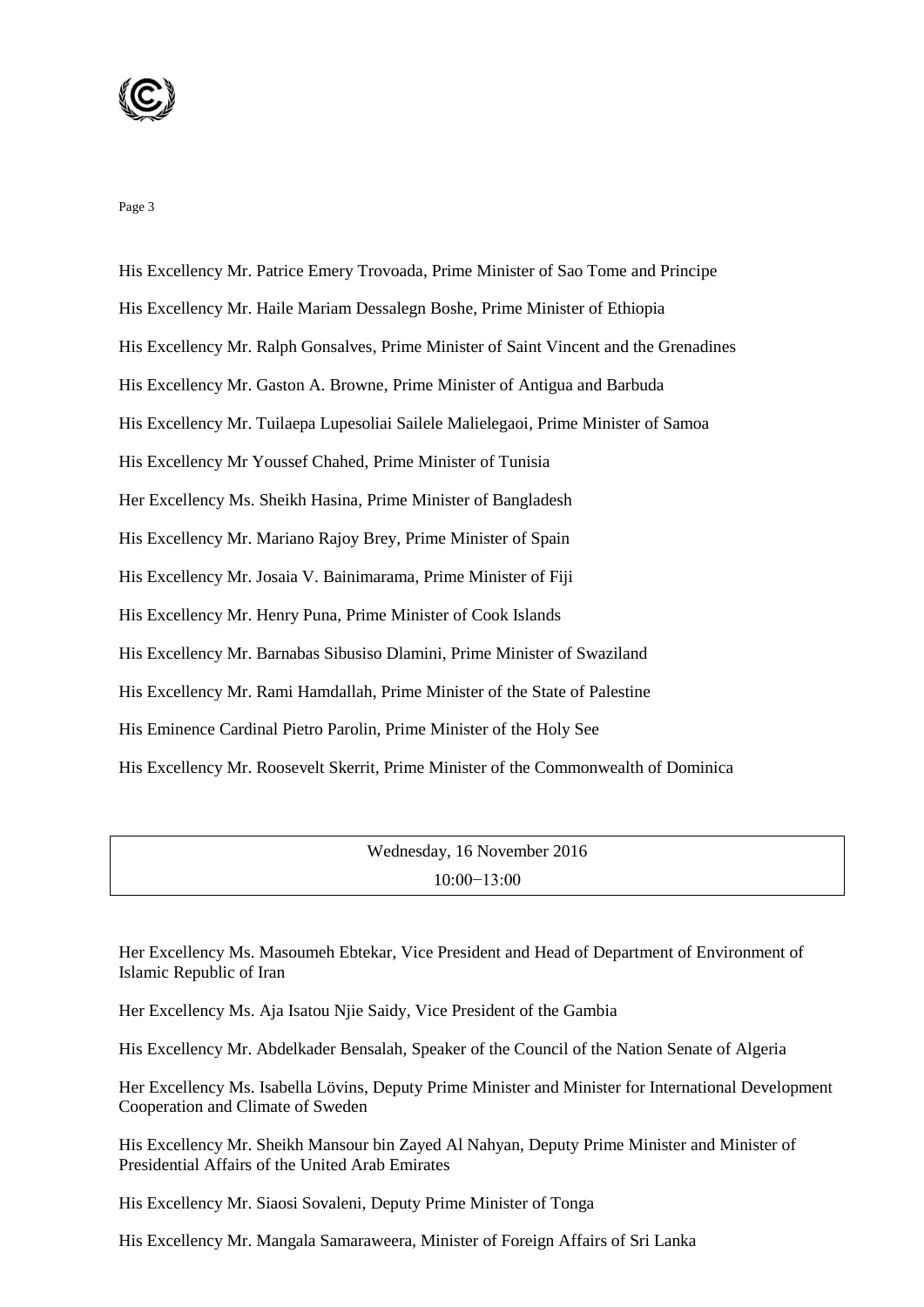

His Excellency Mr Frederick A. Mitchell, Minister of Foreign Affairs of the Bahamas

Her Excellency Ms. Julie Bishop, Minister of Foreign Affairs of Australia

His Excellency Mr. Elvin Nimrod, Minister of Foreign Affairs of Grenada

His Excellency Mr. Surasak Karnjanarat, Minister of Natural Resources and Environment of Thailand, *speaking on behalf of the Group of 77 and China*

His Excellency Mr. László Sólymos, Minister of Environment of Slovakia and Mr. Miguel Arias Caňete, Commissioner for Climate Change and Energy of the European Commission, *speaking jointly on behalf of the European Union*

His Excellency Mr. Thoriq Ibrahim, Minister of Environment and Energy for the Republic of the Maldives, *speaking on behalf of the Alliance of Small Island States*

His Excellency Mr. Edgar Guitierrez, Minister of Environment and Energy of Costa Rica, *speaking on behalf of the [Independent Alliance of Latin America and the Caribbean \(AILAC\)](https://en.wikipedia.org/wiki/Independent_Alliance_of_Latin_America_and_the_Caribbean)*

Her Excellency Ms. Carole Dieschbourg, Minister of Sustainable Development and Infrastructure of Luxembourg

His Excellency Mr. Zeev Elkin, Minister of Environmental Protection of Israel

Her Excellency Ms. Barbara Hendricks, Minister for the Environment, Nature Conservation, Building and Nuclear Safety of Germany

Her Excellency Ms. Paula L. Bennet, Minister for Climate Change Issues of New Zealand

His Excellency Mr. Zahid Hamid, Minister of Climate of Pakistan

His Excellency Mr. Zhenhua Xie, Special Representative on Climate Change Affairs, National Development and Reform Commission of China

His Excellency Mr. Samuel Eaney Manetoali, Minister of Environmental Climate Change Disaster Management and Meteorology of Solomon Islands

His Excellency Mr. Omar Antonio Figueroa, Minister of Agriculture, Fisheries, Forestry, the Environment, Sustainable Development and Climate Change of Belize

His Excellency Mr. Jan Szyszko, Minister of Environment of Poland

Her Excellency Ms. Sharon Dijksma, Minister of Infrastructure and the Environment of the Netherlands

His Excellency Mr. José Alejandro Herrera, Minister of Sustainable Development, the Environment and Climate Change of Malta

His Excellency Mr. Emmanuel Niyonkuru, Minister of Water, Environment, Land Management and Urban Planning of Burundi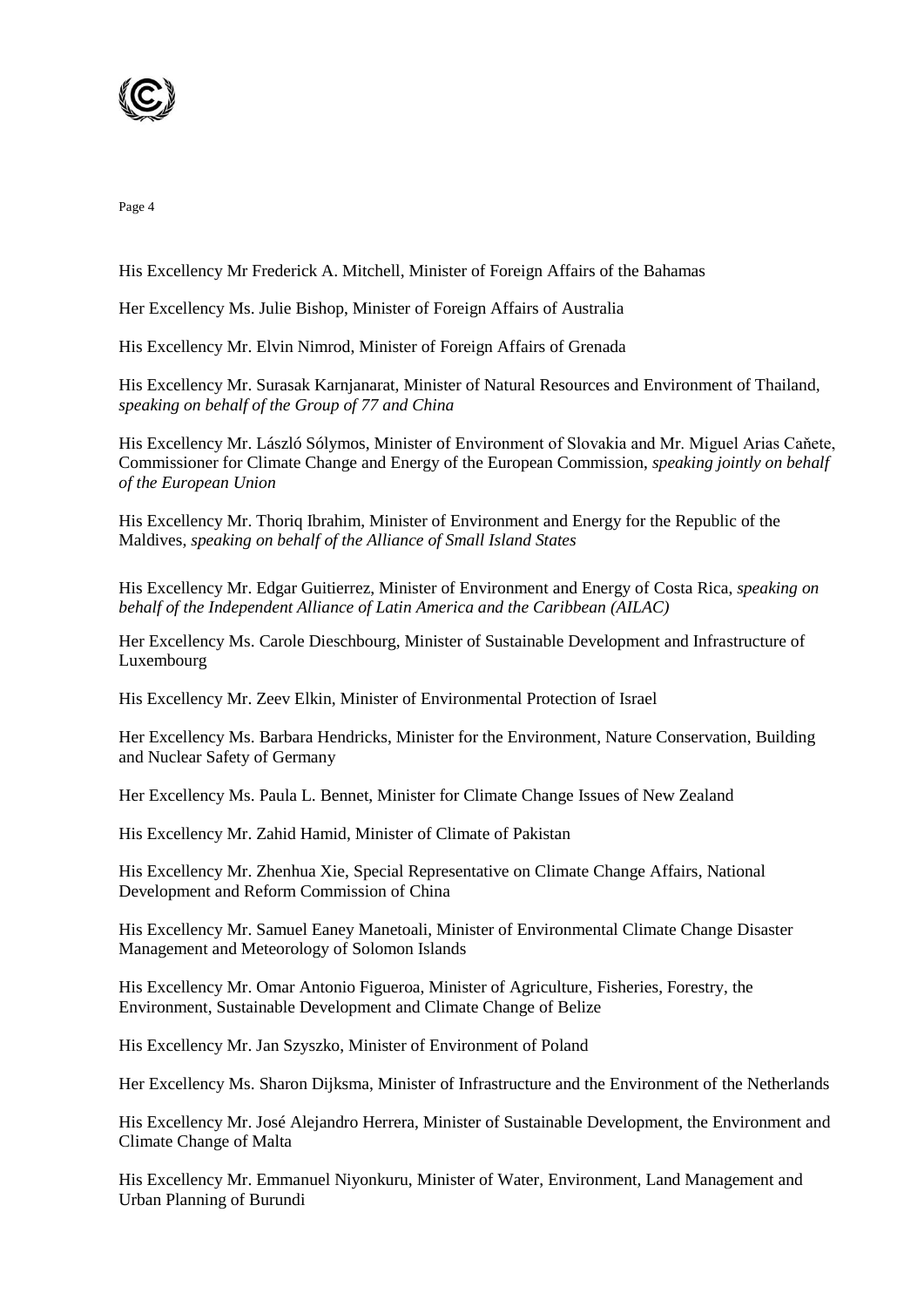

His Excellency Mr. Nicos Kouyialis, Minister of Agriculture, Natural Resources and Environment of Cyprus

His Excellency Mr. Kestutis Treciokas, Minister of Environment of Lithuania

His Excellency Mr. Marie Roland Alain Wong Yen Cheong, Minister of Environment, Sustainable Development and Disaster and Beach Management of Mauritius

His Excellency Mr. Masagos Zulkifli, Minister of the Environment and Water of Singapore

His Excellency Mr. Andrei Kovkhuto, Minister of Natural Resources and Environment Protection of Belarus

His Excellency Mr. Andrá Rupprechter, Minister of Agriculture, Forestry, Environment and Water of Austria

His Excellency Mr. Sergio Bergman, Minister of Environment and Sustainable Development of Argentina

His Excellency Mr Say Samal, Minister and Chair of the National Council for Sustainable Development of Cambodia

His Excellency Mr. Pohamba Penomwenyo Shifeta, Minister of Environment of Namibia

His Excellency Mr. Yaseen Muhib Khayyat, Minister of Environment of Jordan

His Excellency Mr. Slaven Dobrović, Minister of Environmental and Nature Protection of Croatia

His Excellency Mr. Gilberto Silva, Minister for Agriculture and Environment of Cabo Verde

His Excellency Mr. Huseyngulu Baghirov, Minister of Ecology and Natural Resources of Azerbaijan

Her Excellency Ms. Irena Majcen, Minister for Environment of Slovenia

Her Excellency Ms. Marlies Amann-Marxer, Minister of Infrastructure, Environment and Sport of Liechtenstein

His Excellency Mr. Mahama Ayariga, Minister for Environment, Science, Technology and Innovation of Ghana

> Wednesday, 16 November 2016 15:00−20:00

His Excellency Mr. Bright Msaka, Minister of Natural Resources, Energy and Mining of Malawi

His Excellency Mr. Jay Dev Joshi, Minister of Population and Environment of Nepal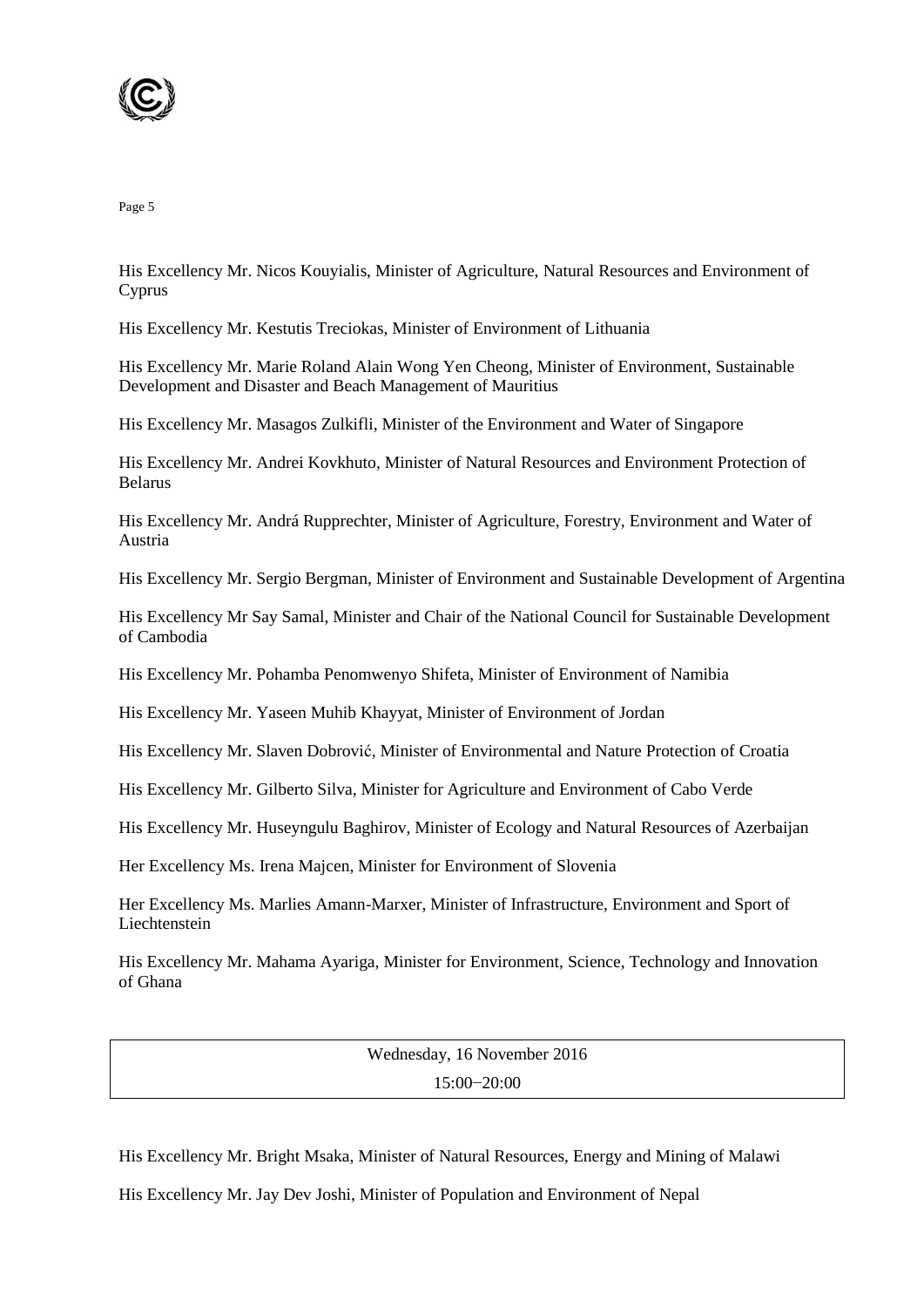

His Excellency Mr. Khalid A. Al-Falih, Minister of Energy, Industry and Mineral Resources of Saudi Arabia

Her Excellency Ms. Catherine Mckenna, Minister of Environment and Climate Change of Canada

His Excellency Mr. Mohamad Al Mashnouk, Minister of Environment of Lebanon

His Excellency Mr. Simon Dieuseul Desras, Minister of Environment of Haiti

His Excellency Mr. Yususf Makamba, Minister of Union Matters and Environment of the United Republic of Tanzania

His Excellency Mr. Tesfai Ghebreselassie Sebhatu, Minister of Land, Water and Environment of Eritrea

His Excellency Mr. Richard Brabec, Minister of Environment of the Czech Republic

Her Excellency Ms. Judi W. Wakhungu, Minister of Environment and Natural Resources of Kenya

His Excellency Mr. Rolando Gabriel De Barros Barreto Acha, Minister of Paraguay

His Excellency Mr. Kyeungkyu Cho, Minister of Environment of Republic of Korea

His Excellency Mr. Denis Naughten, Minister of Communications, Climate Action and Environment of Ireland

His Excellency Mr. José Sarney Filho, Minister of Environment of Brazil

His Excellency Mr. Mehmet Özhaseki, Minister of Environment and Urbanization of Turkey

Her Excellency Ms. Elsa Galarza, Minister of Environment of Peru

His Excellency Mr. Alexander Ivanovich Bedritsky, Adviser to the President and Special Envoy for Climate Administration of Russia

His Excellency Mr. Vidar Helgesen, Minister of Climate and Environment of Norway

Her Excellency Ms. Eneida de León, Minister of Housing, Territorial Planning and Environment of Uruguay

His Excellency Mr. Koichi Yamamoto, Minister of Environment of Japan

His Excellency Mr. Ostap Semerak, Minister of Ecology and Natural Resources of Ukraine

Her Excellency Ms. Maria de Fátima Monteiro Jardim, Minister of Environment of Angola

His Excellency Mr. Kimmo Tiilikainen, Minister of Agriculture and the Environment of Finland

His Excellency Mr. Anil Madhav Dave, Minister of Environment Forest and Climate Change of India

His Excellency Mr. Sydney Alexander Samuels Milson, Minister of Environmental and Natural Resources of Guatemala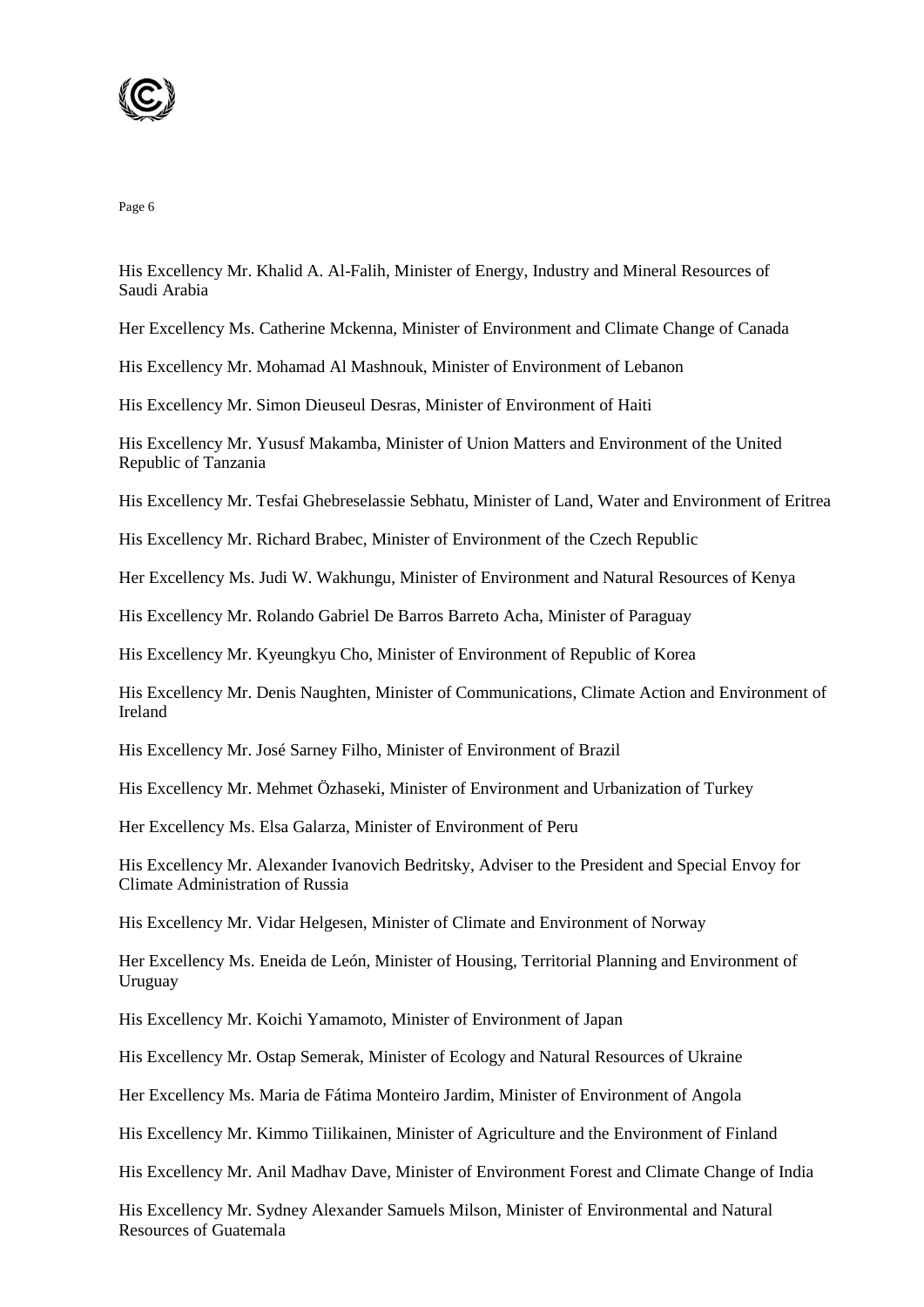

Her Excellency Ms. Oyunkhorol Dulamsuren, Minister of Environment and Tourism of Mongolia

His Excellency Mr. Lars Christian Lilleholt, Minister of Energy, Utilities and Climate of Denmark

His Excellency Mr. Kanat Bozumbayev, Minister of Energy of Kazakhstan

Her Excellency Ms. Silvia Calvó Armengol, Minister of Environment, Agriculture and Sustainability of Andorra

His Excellency Mr. Kaspars Gerhards, Minister of Environment Protection and Regional Development of Latvia

Her Excellency Ms. Lina Dolores Pohl Alfaro, Minister of Environment of El Salvador

His Excellency Mr. Mirko Šarović, Minister of Foreign Trade and Economic Relations of Bosnia and Herzegovina

His Excellency Mr. Sam Cheptoris, Minister of Water and Environment of Uganda

His Excellency Mr. Francisco Dominguez Brito, Minister Environmental and Natural Resource of Dominican Republic

His Excellency Mr. Nick Hurd, Minister of State for Climate Change and Industry of the United Kingdom of Great Britain and Northern Ireland

His Excellency Mr. Ohn Winn Union, Minister of Natural Resources and Environmental Conservation of Myanmar

Her Excellency Ms. Siti Nurbaya, Minister of Environment and Forestry of Indonesia

His Excellency Mr. Constancio Da Conceição Pinto, Minister of Commerce, Industry and Environment of Timor-Leste

His Excellency Mr. András Aradszki, Minister of National Development of Hungary

Her Excellency Ms. Sigrun Magnusdottir, Minister of Environment and Natural Resources of Iceland

His Excellency Mr. Ezzi Hebat Allah Ali Sharem, Minister of Environment of Yemen

His Excellency Mr. Dato Sri Wan Junaidi Tuanku Jaafar, Minister of Natural Resources and Environment of Malaysia

Her Excellency Ms. Edna B. Molewa, Minister Department of Environmental Affairs of South Africa

His Excellency Mr. Mohammed Salim AL Tobi, Minister of Environment of Oman

His Excellency Mr. Ernesto Paiva Salas, Minister of Ecosocialism and Water of Bolivarian Republic of Venezuela

His Excellency Ham Lini Vanuaroroa, Minister of Climate Change of Vanuatu